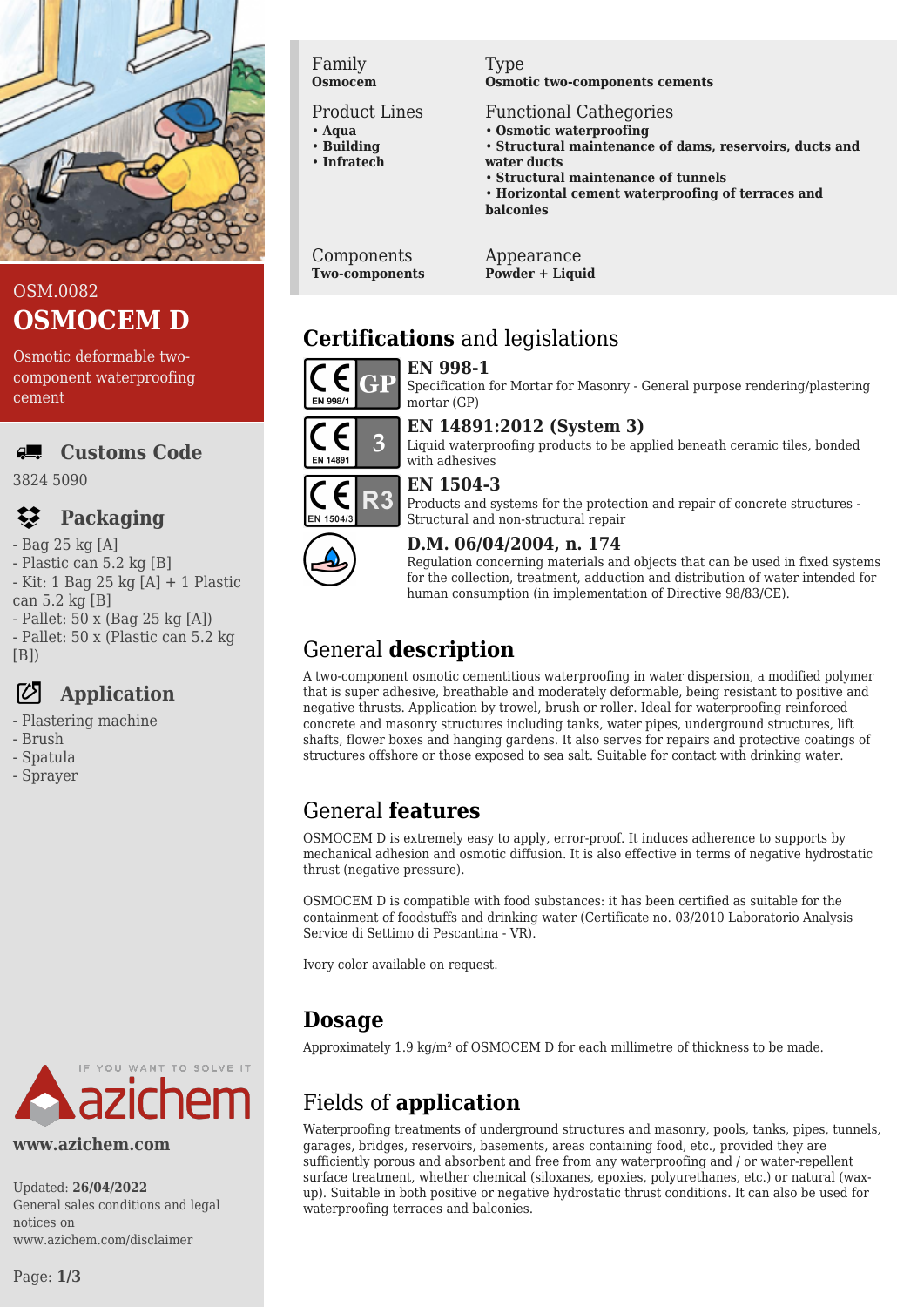## Basic **features**





Maximum diameter of aggregate: *< 0.4 mm*





*+5 / +35 °C*

# **Technical** specifications

Available **colours** White / Gray

> *Bonding force (UNI EN 1015-12)*: ≥ 1.5 N/mm<sup>2</sup> *Capillary absorption (UNI EN 1062-3)*: 0.16 kg•h^0.5/m² *Compressive strength (EN 12190)*: > 30 N/mm² *Darcy impermeability*:  $10^{-10}$  cm/s *Flexural strength (EN 12190)*:  $\geq 6$  N/mm<sup>2</sup> *Mixing ratio of the components A:B*: 4.8:1 \_ *Static elastic modulus (EN 13142)*: 15 GPa

## Tools **cleansing Applicable** on

- Water Plasters
	- Concrete
	- Prefabricated concrete
	- Fiber-cement
	- Bricks
	- Mixed walls (bricks and stones)
	- Stone walls
	- Floor screed
	- Rock walls

## Substrate **preparation**

Application surfaces should be clean, free of soiling, crumbling and non-adhering parts, dust, etc., water repellent treatments in general, etc. conveniently saturated with water until they reach the condition "saturated with dry surface". It is always advisable to prime the application support with approximately 100-150 g / m2 of COMPONENT B adhesive latex; in this way, at least three extraordinarily effective operations are carried out with a simple and fast priming: a) expulsion of the air from the surface porosity stopper (with a drastic reduction of the wellknown blistering that occurs on elastic products with low thickness); b) decrease in the absorption of the support (to guarantee a suitable curing of the waterproof skim coat); c) increased adhesion thanks to the deep penetration of the polymeric component.



#### **www.azichem.com**

Updated: **26/04/2022** General sales conditions and legal notices on www.azichem.com/disclaimer

Page: **2/3**

## **Instructions** for use

Mix the powder component (component A) with the hydrating solution (component B) with a drill at a low number of revolutions, pouring the powder progressively in the liquid, continue mixing until a homogeneous lump-free mixture is obtained. Moderate variations in the amount of component B in the mix are allowed, to obtain a more or less fluid compound depending on the intended use (for example, if applied with a brush more component B is required compared to as usage as easy to spread plaster). After mixing is completed wait a few minutes and stir again before proceeding with the application. Mix at a ratio of 25 kg of component A with 5.2 litres of component B.

To further to improve the performance of the coating (for example in the case of waterproofing of terraces and balconies), insert the alkaline-resistant fibreglass reinforcing mesh ARMAGLASS 160 between layers, for a general consumption of about 5 kg/m².